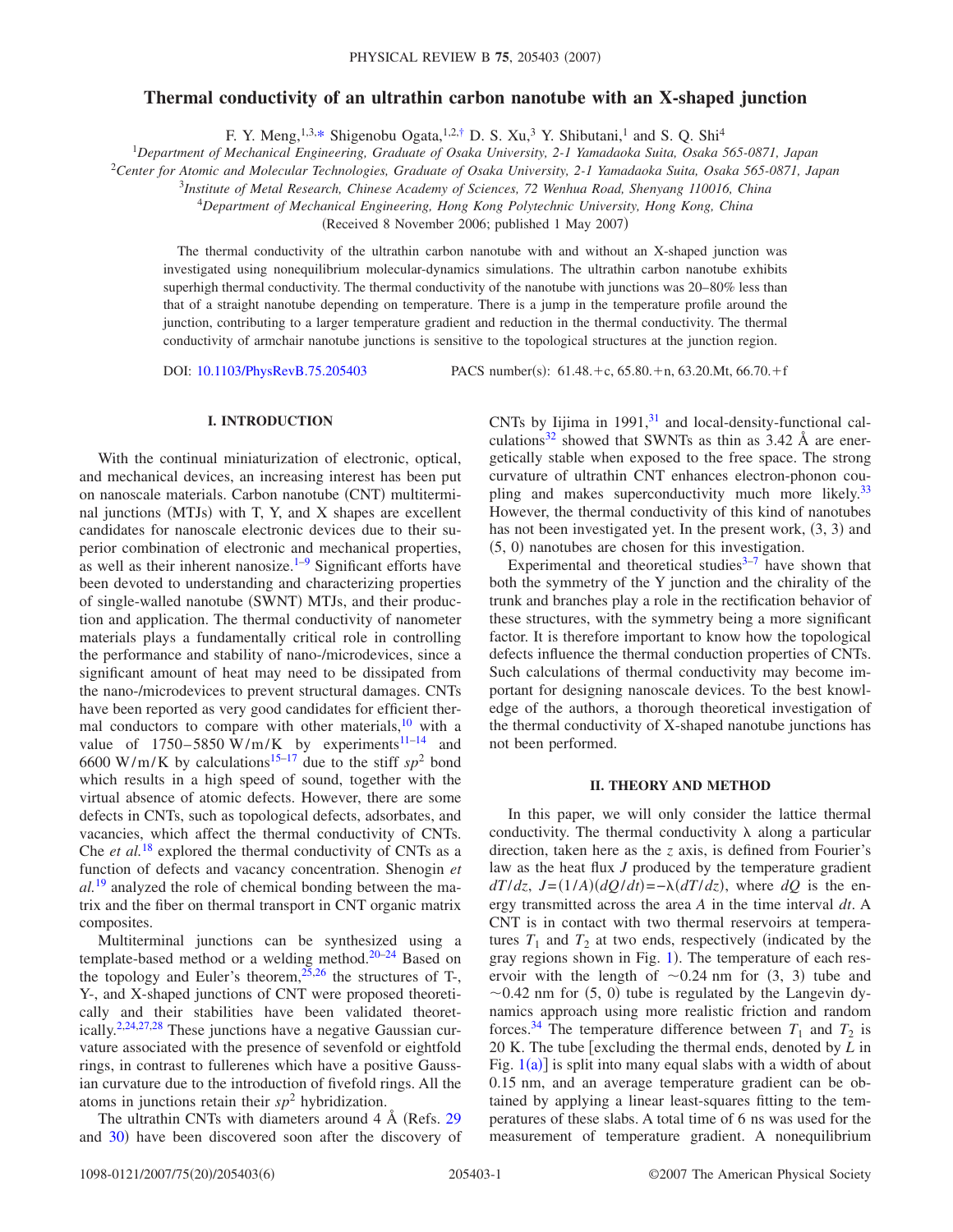<span id="page-1-0"></span>

FIG. 1. (a) Simulation model for calculating the thermal conductivity of a perfect carbon nanotube and (b) a nanotube with an X-shaped junction. A temperature difference of 20 K between  $T_1$ and  $T_2$  is applied for the simulation. The diameter of the tube is about 0.4 nm, and the length of the junction is about 4 nm.

molecular-dynamics (MD) simulation has been performed to calculate  $\lambda$  using reactive empirical bond order potential.<sup>35</sup> Hamilton's classical equation of motion is solved using a predictor-corrector algorithm with a fixed time step of 0.5 fs. The heat exchange, determined by the kinetic energies, would be calculated when the system arrives at the steady state. The length of CNT is  $\sim$  25 nm. A ring area of van der Waals thickness of 3.4 Å was employed as the cross-section area. Many processes involved in the thermal conductivity such as boundary scattering, crystal imperfections, surface effects, and isotope effects can all be included in the MD simulations.

The relaxed X-shaped junctions denoted by the shaded cross in Fig.  $1(b)$  $1(b)$ ] are configured in four types with different topologies, indicated by junction 1, junction 2, junction 3, and junction 4, respectively. The length of the junction is about 4 nm [shown in Fig.  $1(b)$  $1(b)$ ]. The topological defects are present in the form of enneagons, octagons, and heptagons: (a) junction 1 with four enneagons, (b) junction 2 with 12 heptagons arranged closely, (c) Junction 3 with two heptagons and two octagons, and (d) Junction 4 with 12 heptagons arranged separately. The formation pathways for the X-shaped junction were proposed in Refs. [27](#page-4-16) and [28.](#page-4-17) The configuration and the formation energy of each junction are summarized in Fig. [2.](#page-1-1) These junctions are stable energetically due to the negative formation energies, and the driving force for the junction formation is to partially release the strain energy of the nanotubes. $24$  These junctions have a negative Gaussian curvature associated with the presence of

<span id="page-1-1"></span>

FIG. 2. (Color online) Formation energies and topological structures of the X-shaped junctions between the crossed ultrathin carbon nanotubes. Topological defects are highlighted. The detailed configurations of the junctions are specified in text.

<span id="page-1-2"></span>

FIG. 3. Effect of the model length on the thermal conductivity of (3, 3) nanotube at 200 K. The data with a star (indicated by open symbols) are from Ref. [16.](#page-4-22)

seven-, eight-, or nine-membered rings. These junctions can be considered as a simple example of the negative-curvature structure with infinite periodic minimal surfaces,  $36,37$  $36,37$  later called schwarzites. $^{26}$  How does the X-shaped junction influence the thermal conductivity, and what is the effect of topological defects? These are important issues for the nanoscale devices composed of CNT junctions.

#### **III. RESULTS AND DISCUSSIONS**

To test the convergence of MD simulations on thermal conductivity, we carried out simulations on  $(3, 3)$  tubes at 200 K with various lengths within the range of 10–160 nm, containing 486, 690, 894, 1194, 1470, 1962, 2934, 3918, 4890, 5934, and 7824 atoms, respectively. The dependence of the calculated thermal conductivity on the tube length was shown in Fig. [3.](#page-1-2) It is found that the calculated thermal conductivity became larger and converged to a constant as the model size increased due to the boundary scattering term. The stable value of  $\sim$ 11 000 W/(m K) independent of the simulation size is obtained at the tube length of 120 nm. The values for  $(5, 5)$ ,  $(10, 0)$ , and  $(10, 10)$  tubes are also given in Fig. [3](#page-1-2) for the comparison, where the data indicated by open symbols are from Ref. [16.](#page-4-22) Superhigh thermal conductivity is shown in the ultrathin carbon nanotube. In the present report, we focus on the effect of junctions on the thermal conductivity of nanotubes. The simulation model with a length of  $\sim$ 25 nm was chosen to reduce the computation efforts. Comparisons were made under consistent conditions.

The results for the thermal conductivity of individual nanotubes with and without junctions over a temperature range of 50–350 K are summarized in Fig. [4.](#page-2-0) The ultrathin nanotube has superhigh thermal conductivity at high temperature because the confined geometry strongly suppresses the Umklapp process[.38](#page-5-7) The calculated conductivity is nearly one order of magnitude larger than that of  $(10, 10)$  tube at 300 K, which verifies the expectation proposed in Ref. [39.](#page-5-8) It is also indicated that the thermal conductivity in zigzag  $(5, 0)$ tube is higher than that in armchair  $(3, 3)$  tube, which agrees with what has been reported in Ref. [40.](#page-5-9) As we expected, the X-shaped junctions with topological defects dramatically re-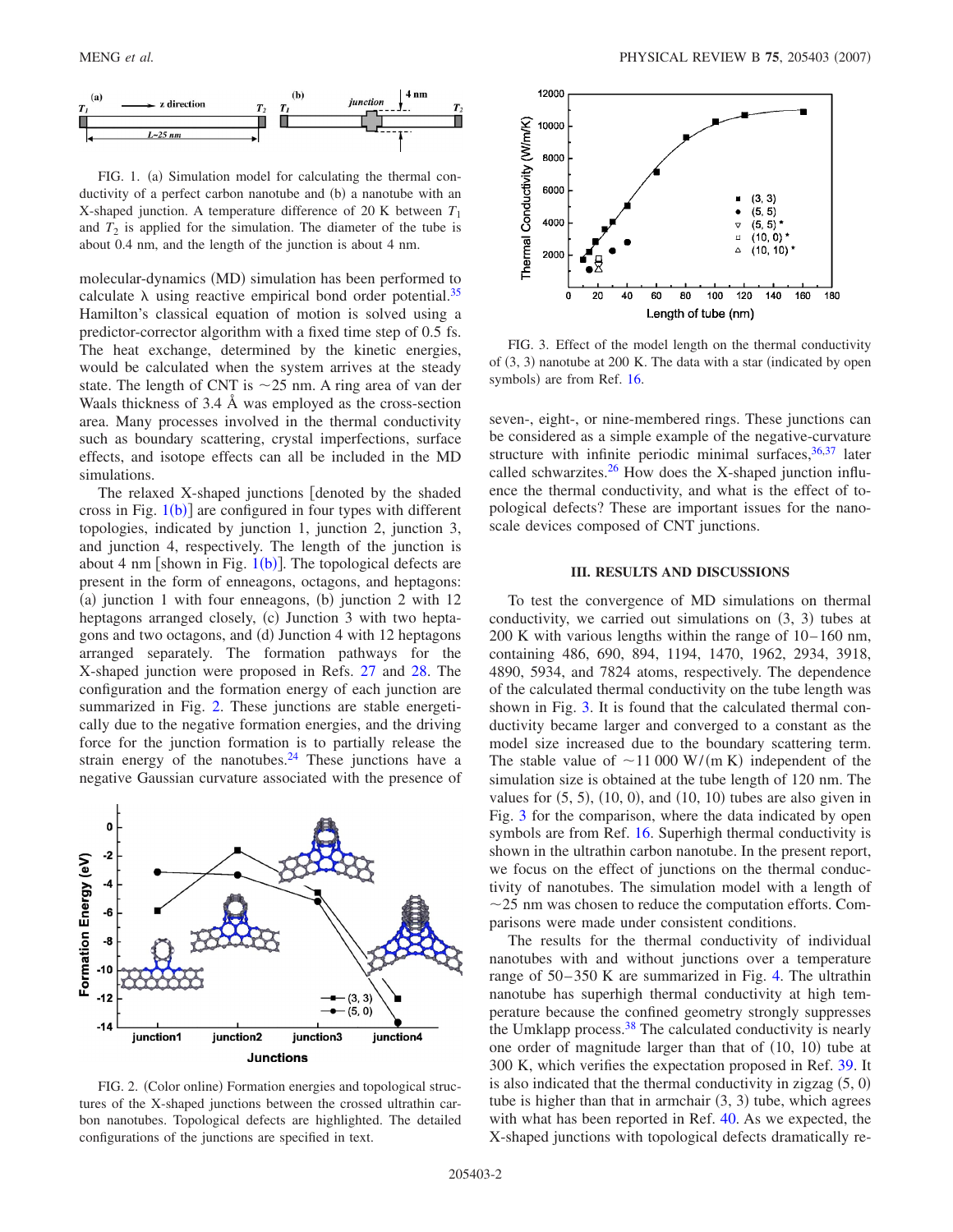<span id="page-2-0"></span>

FIG. 4. The thermal conductivity of a straight tube and a tube with an X-shaped junction.

duce the thermal conductivity. For a perfect nanotube, the phonon scattering is due solely to anharmonic vibrations of atoms, while for nanotubes with junctions, the phonon scattering may be induced by topological defects around the junctions as well as by anharmonic vibrations. The conformational defects act as additional scattering centers, and therefore reduce the thermal conductivity significantly.

Figure [5](#page-2-1) shows the dependence of the average heat flow on temperature, and Fig. [6](#page-2-2) shows the temperature profile along the axis of the nanotubes at 100 K. The average heat

<span id="page-2-1"></span>

FIG. 5. The average heat flow of the  $(3, 3)$  tube and the  $(5, 0)$ tube. The heat flow of the tube with an X-shaped junction is similar to that of the corresponding straight tube.

<span id="page-2-2"></span>

FIG. 6. The temperature profiles of the straight nanotube and the nanotube with X-shaped junctions along the tube axis at  $100$  K:  $(a)$ for  $(3, 3)$  tubes and  $(b)$  for  $(5, 0)$  tubes.

flow<sup>41</sup> of the straight tube is almost the same as that of the corresponding tube with a junction. However, there is a discontinuity in the temperature profile of tubes at junctions (Fig. [6](#page-2-2)), which shows that a junction has a much higher temperature gradient than a straight nanotube. The large temperature gradient in the local area around the junction indicates a high resistance to heat flow across the junction, leading to the reduction in the thermal conductivity of the tube with a junction at any given temperature. We always see temperature jump near the thermostat region, which can be explained by assuming a thermal boundary resistance due to the mismatch of the thermostat technique for the tube ends and the structured phonon density distribution.<sup>42</sup> Furthermore, the temperature jump changes with the introduction of different junctions.

The discontinuities in the temperature profile of CNTs caused by defects have been reported in the literature. Maruyama *et al.* found a jump in the temperature profile of a CNT intramolecular junction,<sup>43</sup> and Cummings *et al.* reported the same behavior in Y junctions. $^{44}$  The jump in the temperature profile seems to be associated with the presence of topological defects in the crystal lattice. The defects act as additional scattering centers and result in a local temperature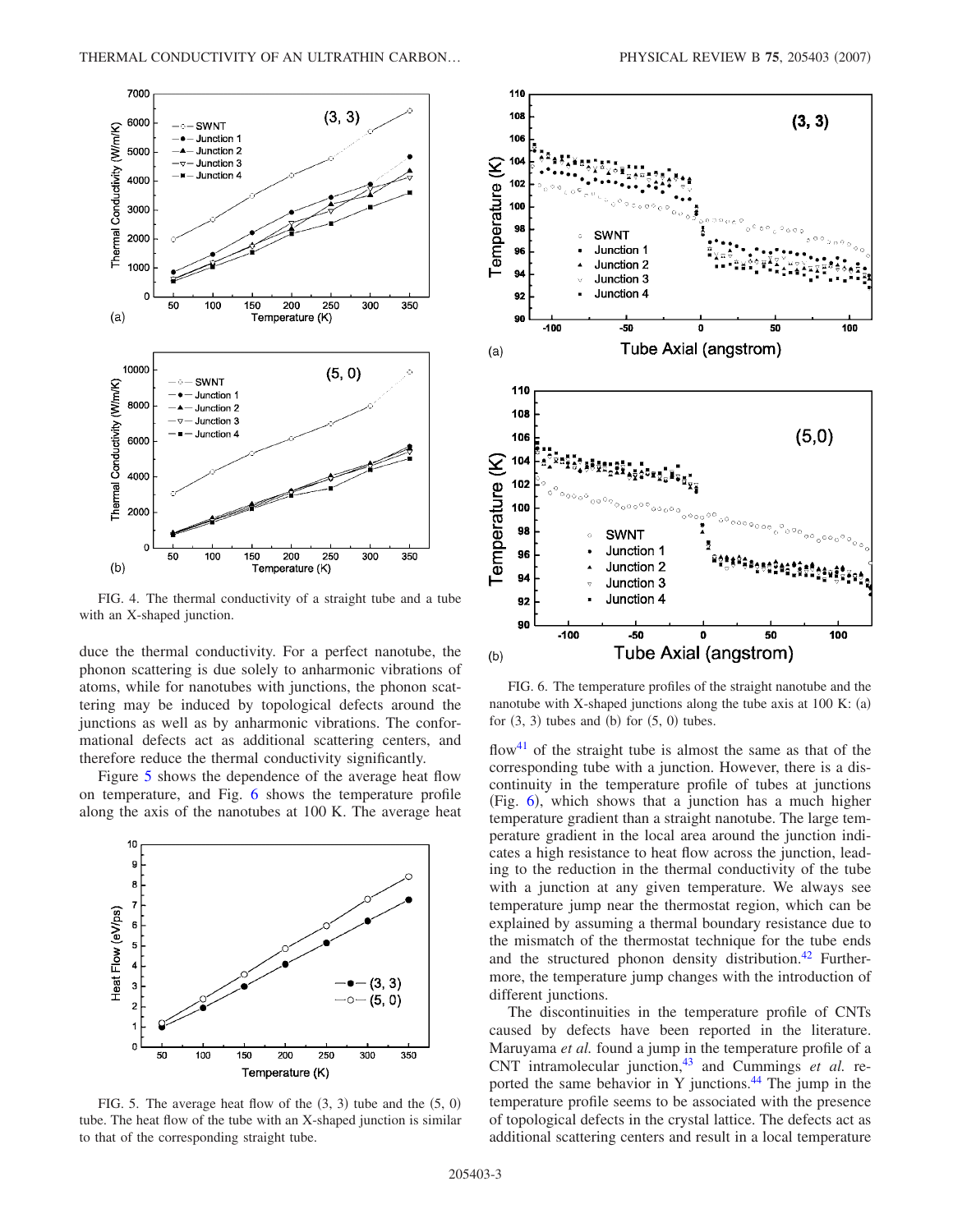<span id="page-3-0"></span>

FIG. 7. The normalized thermal resistance along the tube. The junction is located in the middle of the tube.

gradient, which translates into a reduction in the thermal conductivity of the tube. Che *et al.* also reported an inverse relationship between the number of defects in a crystal and the thermal conductivity of the crystal.<sup>18</sup>

To clearly show the effects of the junction on the thermal conductivity independent of the length of the tube, the local thermal resistance *R* along the tube axis was calculated. The *R* is defined as  $R = -\alpha [(dT/dz)/(dQ/dt)]$ , where  $\alpha$  is a constant. The local thermal resistance *R* is proportional to the local average temperature gradient since the heat flow is almost the same. The tube is split into 11 equal parts, and the normalized thermal resistance  $(R/R_{SWNT}$ , where  $R_{SWNT}$  is the local thermal resistance of the straight tube) was shown in Fig.  $7.$  The junction is located at "part  $0$ " in the abscissa (Fig. [7](#page-3-0)). It is also indicated that the introduction of the junction leads to an increase in the local thermal resistance, which is responsible for the reduction in the local thermal conductivity. Furthermore, it is implied that the effect of junction on the thermal conductivity of the zigzag tube is more severe than that in the armchair tube.

To examine the amount of decrease in thermal conductivity at the junction and the effects of geometry of junction on the thermal conductivity, we calculated the ratio of the ther-

<span id="page-3-1"></span>

FIG. 8. Effects of the topological defects on the thermal conductivity depending on temperature.

mal conductivity of junctions  $(\lambda_{\text{junction}})$  to that of straight nanotubes  $(\lambda_{SWNT})$ , shown in Fig. [8.](#page-3-1) This figure indicates that the thermal conductivity of junctions decreases by 20–80%, depending on the temperature. The observation suggests that the effects of topological defects on the thermal conductivity become larger as the temperature decreases. The possible reasons are given below. Because of anharmonicity, phonons can be created, destroyed, or scattered from each other, leading to a finite phonon mean free path (MFP) and limited thermal conductivity. The phonon MFP may be affected by two factors: static and Umklapp scattering lengths.<sup>45</sup> Topological defects can be considered as one of the static factors. At low temperatures, the Umklapp scattering is confined since only lower-energy phonons are created; therefore, the defect scattering plays a major role in the phonon MFP. This explains why the thermal conductivity of junctions decreases greatly up to 80% compared with a perfect tube at low temperature. However, as the temperature increases, the strong phonon-phonon Umklapp scattering becomes more effective than the defects scattering when higher-frequency phonons are excited.

The thermal conductivity of armchair nanotube junctions is more sensitive to the topological defects in junctions compared with the zigzag tubes. The thin junction 1 has a higher thermal conductivity than the wide junction 4, and the medium size junctions 2 and 3 are just in the middle of the former two junctions, as shown in Figs.  $7(a)$  $7(a)$  and  $8(a)$  $8(a)$ . As the junction gets wider, the scattering center becomes larger.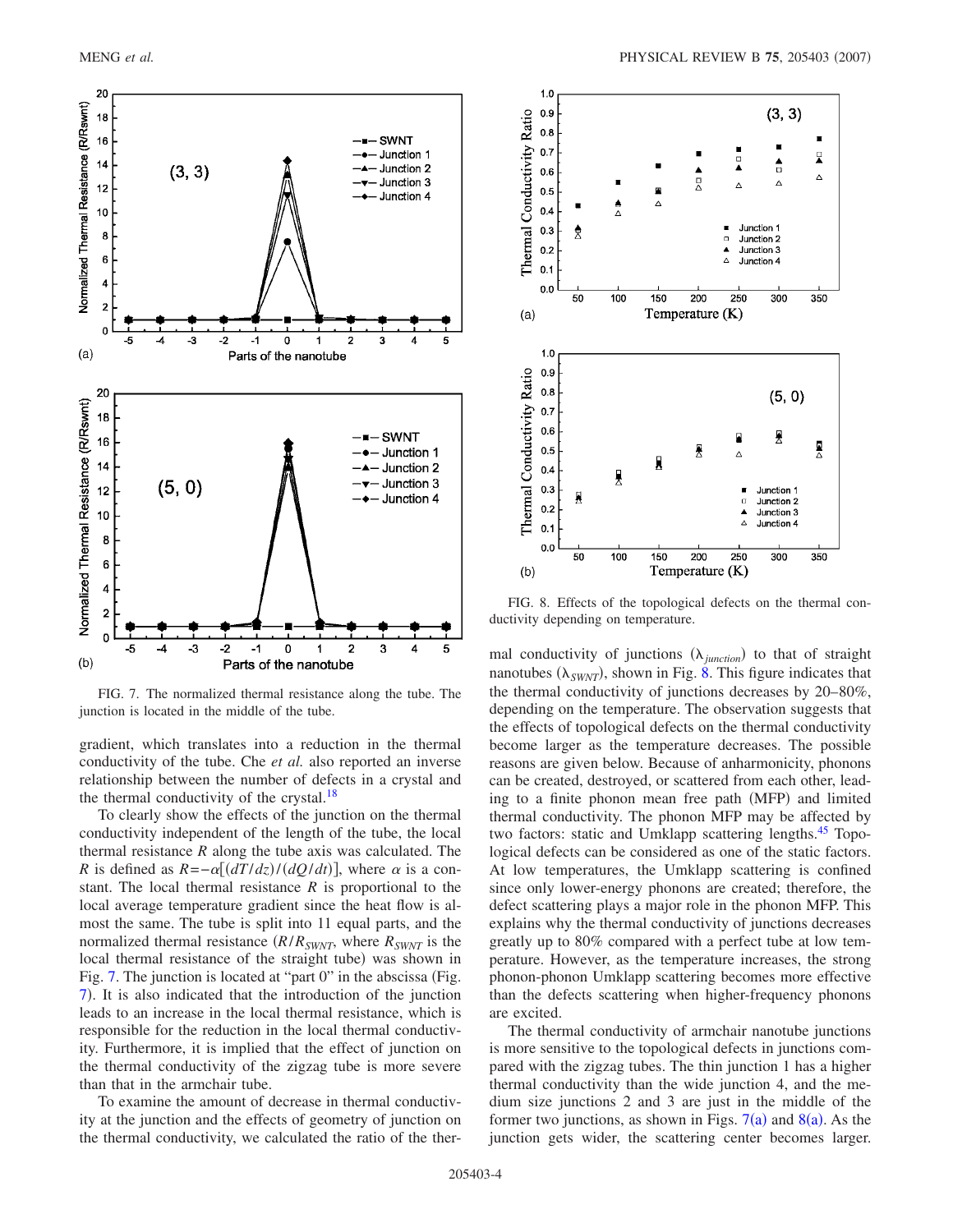Therefore, more thermal scatterings happened, causing a higher thermal resistance and lower thermal conductivity. Spagnolatti *et al.*<sup>[46](#page-5-15)</sup> and Gaito *et al.*<sup>[47](#page-5-16)</sup> found that the topological defects affected the electron-phonon coupling, which confirms that topological configurations have effects on the thermal conductivity. The thermal conductivity may be modified by altering the geometrical configuration of junctions between the crossed nanotubes. The classical MD method is useful in describing the thermal conductivities of nanometer scale electronic and mechanical systems, since the experimental measurement on the thermal conductivity of the ultrathin nanotubes is quite challenging. Our prediction on the thermal conductivity may not be absolutely accurate due to the huge thermal gradient in the order of  $10^7 - 10^8$  K/m which makes it unlikely that the linear response theory would hold under such an extreme thermal loading condition. Nevertheless, the present work provides some useful information for future applications of ultrathin nanotubes on the electronic and mechanical devices.

## **IV. CONCLUSIONS**

We have reported here the thermal conductivity for ultrathin CNT with and without an X-shaped junction based on MD simulations. The ultrathin CNT exhibits superhigh thermal conductivity with a value of  $\sim$ 11 000 W/m/K at the tube length of  $120 \text{ nm}$  to compare with the  $(5, 5)$ ,  $(10, 0)$ , and (10, 10) tubes. The introduction of the junction gives rise to the increase of the local thermal resistance, which translates into the reduction in the thermal conductivity. The thermal conductivity of junctions decreases by 20–80% depending on the temperature compared with a straight nanotube. There is a jump in the temperature profile around the junction, contributing to a larger temperature gradient and a significant reduction in the thermal conductivity. The thermal conductivity of armchair nanotube junctions is sensitive to the topological structures at the junction region.

# **ACKNOWLEDGMENTS**

This work was partially supported by the Japan Society for the Promotion of Science. S.O. acknowledges support by the Ministry of Education, Science, Sports and Culture, Grant No. 17760082, 2005 and the Next Generation Supercomputer Project, Nanoscience Program, MEXT, Japan. D.S.X. acknowledges the support from the National Natural Science Foundation of China (Grant No. 50471079), and S.Q.S. acknowledges the support from Research Grants Council of Hong Kong (Project No. CA04/05.SC02) and Competitive Earmark Research Grant of Hong Kong (Project No. PolyU 5306/03E).

- <span id="page-4-0"></span>\*Electronic address: meng@comec.mech.eng.osaka-u.ac.jp
- <span id="page-4-1"></span>†Electronic address: ogata@mech.eng.osaka-u.ac.jp
- <span id="page-4-2"></span><sup>1</sup>M. Menon and D. Srivastava, Phys. Rev. Lett. **79**, 4453 (1997).
- <span id="page-4-15"></span>2M. Menon, A. N. Andriotis, D. Srivastava, I. Ponomareva, and L. A. Chernozatonskii, Phys. Rev. Lett. 91, 145501 (2003).
- <span id="page-4-20"></span>3C. Papadopoulos, A. Rakitin, J. Li, A. S. Vedeneev, and J. M. Xu, Phys. Rev. Lett. **85**, 3476 (2000).
- 4A. N. Andriotis, M. Menon, D. Srivastava, and L. Chernozatonskii, Appl. Phys. Lett. **79**, 266 (2001).
- <sup>5</sup>A. N. Andriotis, M. Menon, D. Srivastava, and L. Chernozatonskii, Phys. Rev. Lett. 87, 066802 (2001).
- 6V. Meunier, M. B. Nardelli, J. Bernholc, T. Zacharia, and J. C. Charlier, Appl. Phys. Lett. **81**, 5234 (2002).
- <span id="page-4-21"></span>7M. del Valle, C. Tejedor, and G. Cuniberti, Phys. Rev. B **71**, 125306 (2005).
- 8M. Terrones, F. Banhart, N. Grobert, J. C. Charlier, H. Terrones, and P. M. Ajayan, Phys. Rev. Lett. 89, 075505 (2002).
- <span id="page-4-3"></span>9N. Hirosaki, S. Ogata, C. Kocer, H. Kitagawa, and Y. Nakamura, Phys. Rev. B 65, 134110 (2002).
- <span id="page-4-4"></span>10F. Cleri, P. Keblinski, I. Jang, and S. B. Sinnott, Phys. Rev. B **69**, 121412(R) (2004).
- <span id="page-4-5"></span><sup>11</sup> J. Hone, M. Whitney, C. Piskoti, and A. Zettl, Phys. Rev. B **59**, R2514 (1999).
- <sup>12</sup> J. Hone, M. C. Llaguno, N. M. Nemes, A. T. Johnson, J. E. Fisher, D. A. Walters, M. J. Casavant, J. Schmidt, and R. E. Smalley, Appl. Phys. Lett. 77, 666 (2000).
- 13W. Yi, L. Lu, Z. Dian-lin, Z. W. Pan, and S. S. Xie, Phys. Rev. B **59**, R9015 (1999).
- <span id="page-4-6"></span>14E. Pop, D. Mann, Q. Wang, K. Goodson, and H. J. Dai, Nano

Lett. **6**, 96 (2006).

- <span id="page-4-7"></span>15S. Berber, Y. K. Kwon, and D. Tománek, Phys. Rev. Lett. **84**, 4613 (2000).
- <span id="page-4-22"></span><sup>16</sup>M. A. Osman and D. Srivastava, Nanotechnology **12**, 21 (2001).
- <span id="page-4-8"></span><sup>17</sup> S. Maruyama, Physica B **323**, 193 (2002).
- <span id="page-4-9"></span><sup>18</sup> J. Che, T. Cağin, and W. Goddard III, Nanotechnology **11**, 65  $(2000).$
- <span id="page-4-10"></span>19S. Shenogin, A. Bodapati, L. Xue, R. Ozisik, and P. Keblinski, Appl. Phys. Lett. **85**, 2229 (2004).
- <span id="page-4-11"></span>20L. Jing, C. Papadopolous, and J. Xu, Nature London- **402**, 253  $(1999).$
- 21L. P. Biró, Z. E. Horváth, G. I. Márk, Z. Osváth, A. A. Koós, A. M. Benito, W. Maser, and Ph. Lambin, Diamond Relat. Mater. 13, 241 (2004).
- <sup>22</sup> I. Jang, S. B. Sinnott, D. Danailov, and P. Keblinski, Nano Lett. 4, 109 (2004).
- 23A. V. Krasheninnikov, K. Nordlund, J. Keinonen, and F. Banhart, Phys. Rev. B 66, 245403 (2002).
- <span id="page-4-12"></span>24F. Y. Meng, S. Q. Shi, D. S. Xu, and R. Yang, Phys. Rev. B **70**, 125418 (2004).
- <span id="page-4-13"></span><sup>25</sup> V. H. Crespi, Phys. Rev. B **58**, 12671 (1998).
- <span id="page-4-14"></span><sup>26</sup> R. B. King, Croat. Chem. Acta **73**, 993 (2002).
- <span id="page-4-16"></span><sup>27</sup> I. Ponomareva, L. A. Chernozatonskii, A. N. Andriotis, and M. Menon, New J. Phys. 5, 119 (2003).
- <span id="page-4-17"></span>28F. Y. Meng, S. Q. Shi, D. S. Xu, and C. T. Chan, Modell. Simul. Mater. Sci. Eng. 14, S1 (2006).
- <span id="page-4-18"></span>29Z. K. Tang, H. D. Sun, J. Wang, J. Chen, and G. Li, Appl. Phys. Lett. **73**, 2287 (1998).
- <span id="page-4-19"></span> $30$ N. Wang, Z. K. Tang, G. D. Li, and J. S. Chen, Nature (London)